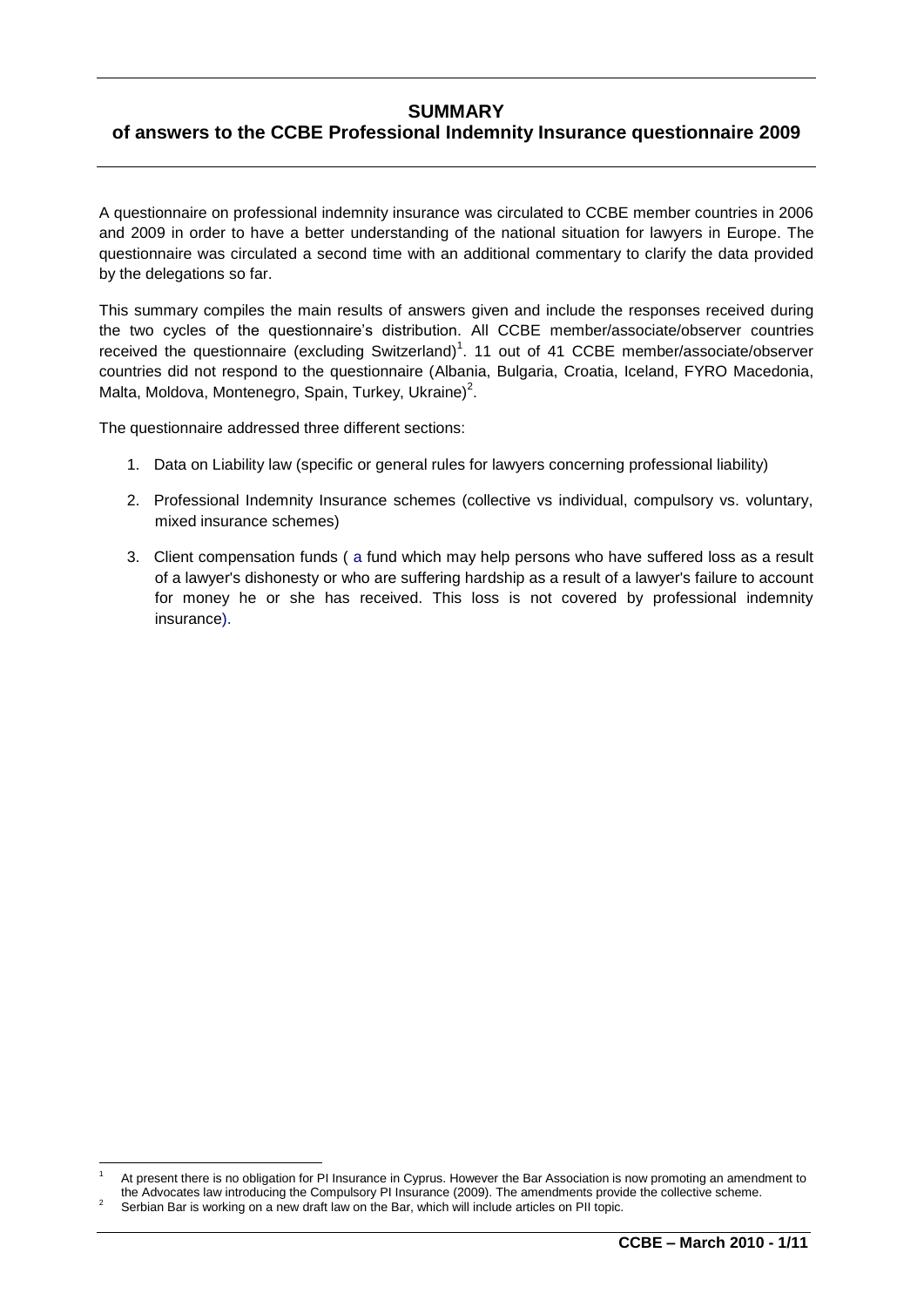### **I. Data on liability law**

**1. Do specific rules on liability for lawyers exist in your country, apart from general liability rules which apply to all citizens? If liability rules for lawyers exist, please specify if the responsibility refers to means (accuracy, diligence) or to results.**

In the overall majority of countries no specific rules on liability exist.

However, in some countries, it does exist, for example:

In Czech Republic, the responsibility refers to results (damages).

In Estonia, the responsibility concerns direct pecuniary loss caused in connection with the provision of legal services.

In Greece it refers to the liability of lawyers for in-court activity and presupposes fraud or gross negligence of the lawyer.

In Latvia, liability is concerned when a lawyer permits in his law practice an infringement upon a right of a client which results in a damage/loss to the client.

In Lithuania, additional rules on liability exist; the responsibility refers more to the means than results.

In Poland (Polish Bar Council), Barristers are held responsible for such means as: accuracy, diligence, good conduct (including honour and dignity), the advocate's duty to act in the best interests of the client, etc. The rules are listed in the Code of Ethics and Conduct for Advocates. For the National Council of Legal Advisers, there are also specific rules on liability.

In Slovakia, the lawyer shall be liable to his client for any loss or damage caused in connection with the law practice.

### **2. Do these rules exist in statute law or in case law? Please state the relevant sources.**

In all these countries where specific rules on liability apply to lawyers, these rules exist in statute law.

### **3. Please briefly summarise these rules.**

In the majority of countries, the lawyer is liable for his action in all activity and s/he has to compensate all damages which s/he causes to her/his client.

In the majority of countries, the lawyer is also liable for her/his employees such as employed lawyers or trainees.

The liability of the lawyer also includes very often negligence.

Additionally, some particular rules exist concerning the company and common exercises in law firms.

# **4. Do the rules on liability apply differently depending on the type of work undertaken (e.g. contract/tort or property work which may be undertaken by a notary)?**

In the vast majority of countries the rules on liability do not apply differently.

Nevertheless, some exceptions exist in some countries: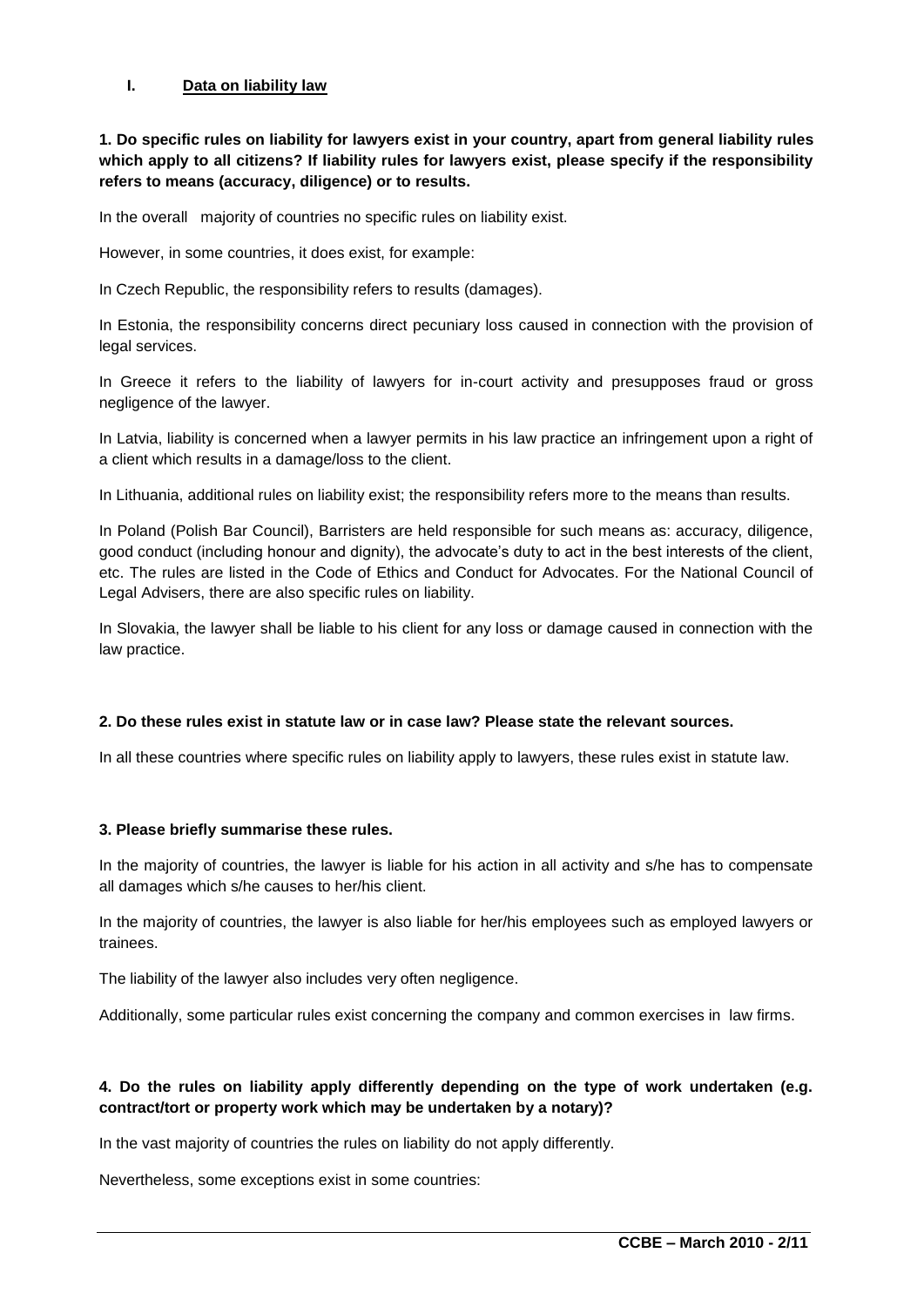In Belgium (Flemish Bar), the nature of the contract and the scope of the lawyer's duties towards her/his client influences the evaluation of the fault made by the lawyer.

Germany and Hungary noted as well that the rules on liability for notaries are different to those for lawyers and Hungary underlined that the minimum insurance scheme covers only activities reserved for lawyers.

Ireland specified that certain case law applies liability rules in the context of particular areas of legal practice.

Luxembourg underlined that the liability regime is independent from the type of work undertaken.

In Norway, the requirements for a lawyer's diligence may vary somewhat depending on the kind of assignment. The rules will be strictly applied when it comes to explicit rules of law as for example formal requirements for testaments.

In Poland (Polish Bar Council) an exception exists concerning the situation of legal advisers, who render their legal services exclusively under an employment contract. For employed lawyers, the responsibility has material limits up to the equivalent of three salaries.

In the UK (Law Society of England and Wales) the exception is that advocates have immunity from legal action when acting as an advocate in Portugal, rules on liability apply differently since the Portuguese Civil Code prescribes different types of civil liability. However, the selection of the specific type of responsibility does not depend on the type of work undertaken; in fact, the different types of civil liability correspond to the different nature of the error/omission committed by the lawyer and the level of guilt, regardless of the type of work performed.

### **5. Is there the possibility of limiting the liability?**

In several countries, it is not possible to limit the liability, namely Estonia, Hungary, Italy, Latvia, Poland (Polish Bar Council and National Council of Legal Advisers), and Slovakia.

In many countries such as Belgium, Czech Republic, Denmark, Finland, Germany, Greece, Ireland, Liechtenstein, Luxembourg, Norway, Portugal, Sweden, The Netherlands and the United Kingdom, it is possible.

Sometimes it is foreseen by specific contractual clause (Belgium, Greece, Luxembourg, Bar Council of England and Wales, Law Society of Scotland, Bar Council of Northern Ireland) or under legal exemption (Czech Republic, Lithuania, Liechtenstein, Norway).

Certain exceptions are also existed such as minimum amount of limitation of liability (Belgium (Flemish Bar), Finland, Liechtenstein, Portugal, Law society of Scotland).

# **a. If this is the case, which limitations exist regarding the scope of the lawyer's activity, e.g. geographical factors or court pleadings vs. consultations only?**

In the vast majority of countries, such limitations do not exist. In principle, no limitations regarding the scope of the lawyer"s activity are allowed (Austria, Cyprus, Czech Republic, Estonia, France, Greece, Ireland, Italy, Latvia, Lithuania, Norway, Poland (National Council of Legal Advisers, Portugal, Slovakia, Slovenia, Law society if Northern Ireland).

However, in several countries, some exceptional limitations are allowed; limitations concerning the amount of money are possible in (Finland, Lichtenstein, Sweden, The Netherlands), the United Kingdom (Bar Council of England and Wales, Law Society of England and Wales, Bar Council of Northern Ireland) as well as Sweden are using the concept of "reasonableness" to determine the legality of such clauses.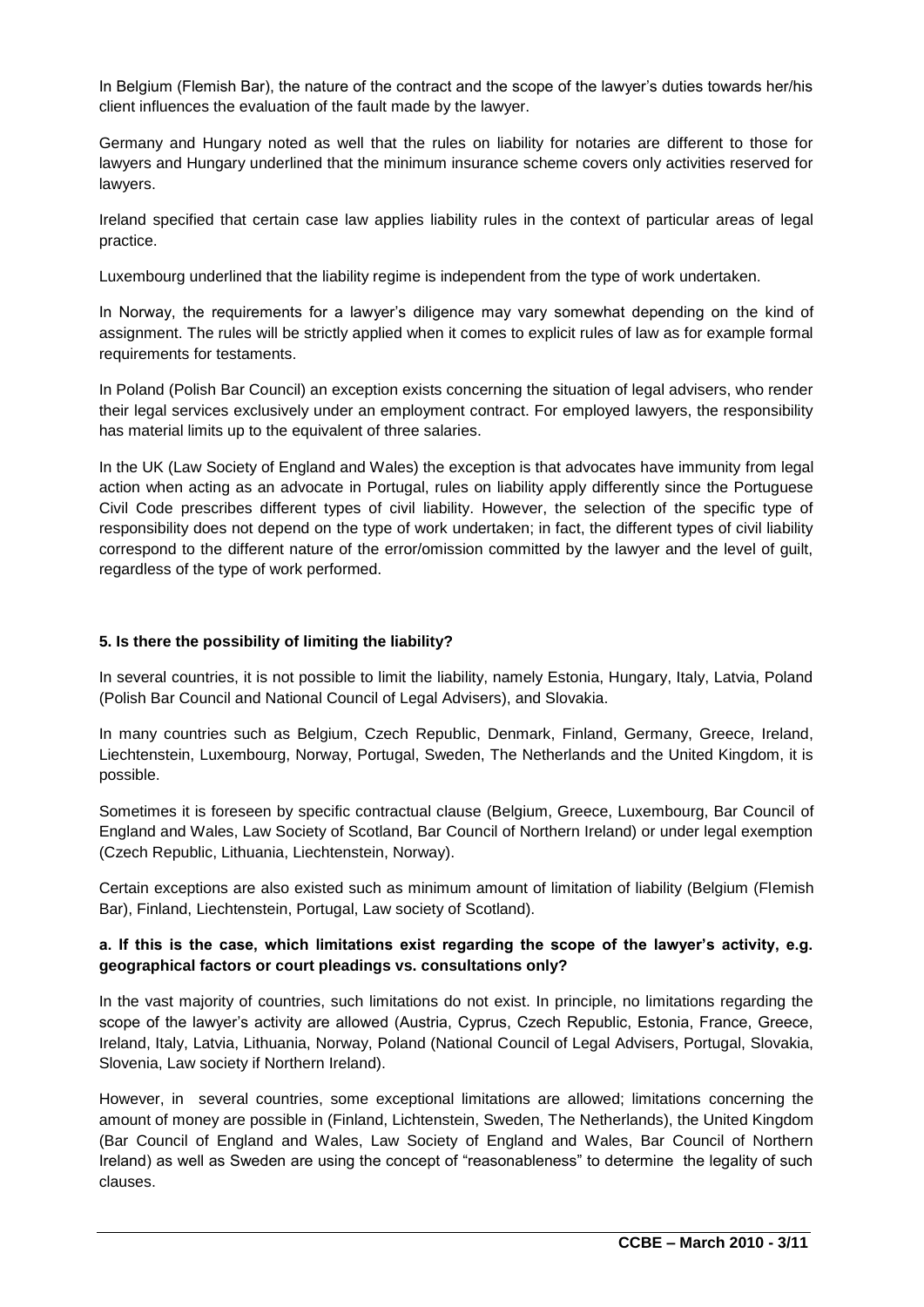In Germany limitations of liability are always possible no matter which activities the lawyer pursues.

In Hungary, the minimum insurance cover is valid for damages occurring in consequence of lawyer"s activity in the territory of the Hungarian republic.

In Denmark and in Poland (Polish Bar Council), the scope can be limited (exclusion of counselling or concerning only material liability).

#### **b. What is the legal basis for the limitation – an agreement or law?**

- Law: Czech Republic, Poland (Polish Bar Council), Portugal.
- Contract: Belgium, Ireland, Luxembourg, Norway, Sweden, the Netherlands, United Kingdom (Bar Council of England and Wales, Law Society of England and Wales, Bar Council of Northern Ireland).
- Law and contract: Austria, Germany.
- Bar instructions: Finland.

### **c. What are the effects for client compensation funds if a lawyer is in breach of these limits?**

In many countries such funds do not exist: Cyprus, Czech Republic, Estonia, France, Germany, Greece, Hungary, Ireland, Italy, Latvia, Lithuania, Lichtenstein, Luxembourg, Norway, Poland (Polish Bar Council and National Council of Legal Advisers), Portugal, Slovakia, Slovenia, Sweden, The Netherlands, United Kingdom, Bar Council of Northern Ireland).

In other countries even if this fund exists, it is not engaged in such cases, Denmark, Finland, United Kingdom ((Bar Council of England and Wales, Law Society of England and Wales, Law Society of Scotland).

### **d. Are there formal requirements for the presentation of claims, e.g. limited periods for presenting the case?**

In the vast majority of countries, there are no formals requirements for a presentation of claims other than time limits (prescription).

In France and in Luxembourg, the rule of Procedure of the bar submits any plan of summons to the preliminary visa of the president of the French bar (which only concerns the format but not the legitimacy of the claim).

In the Netherlands, the formal requirements are subject to the respective insurance scheme.

### **e. Which traditions exist for lawyers limiting their liability by a contract?**

In the majority of countries no traditions exist for lawyer limiting their liability. The rare existing traditions are such already mentioned previously, for example concerning the amount of money

# **6. Do limits for the presentation of claims or the amount of compensations exist in your country?**

In several countries there is no limit for the presentation of claims. It is the case in Austria<sup>3</sup>, Czech Republic, Denmark, Finland, Germany, Greece, Ireland<sup>4</sup>, Latvia, Lithuania<sup>5</sup>, Poland (Polish Bar Council), Slovakia, Sweden, Netherlands and UK (Bar Council of England and Wales, Law Society of England and Wales, Law Society of Scotland<sup>6</sup>, Bar Council of Northern Ireland).

 $\overline{\phantom{a}}$ Even if a limitation below of 400.000 Euros is not possible by law.

<sup>4</sup> However there is a limit of 700.000 Euros per claim with regard to the claims made on the compensation Fund.

However non-pecuniary damages are limited by law to certain specific cases.

<sup>6</sup> The Law society of Scotland noted that there is a minimum insurance level required by the Law Society and it is possible for the client and solicitor to come to agreement about additional levels of insurance above the minimum required claim.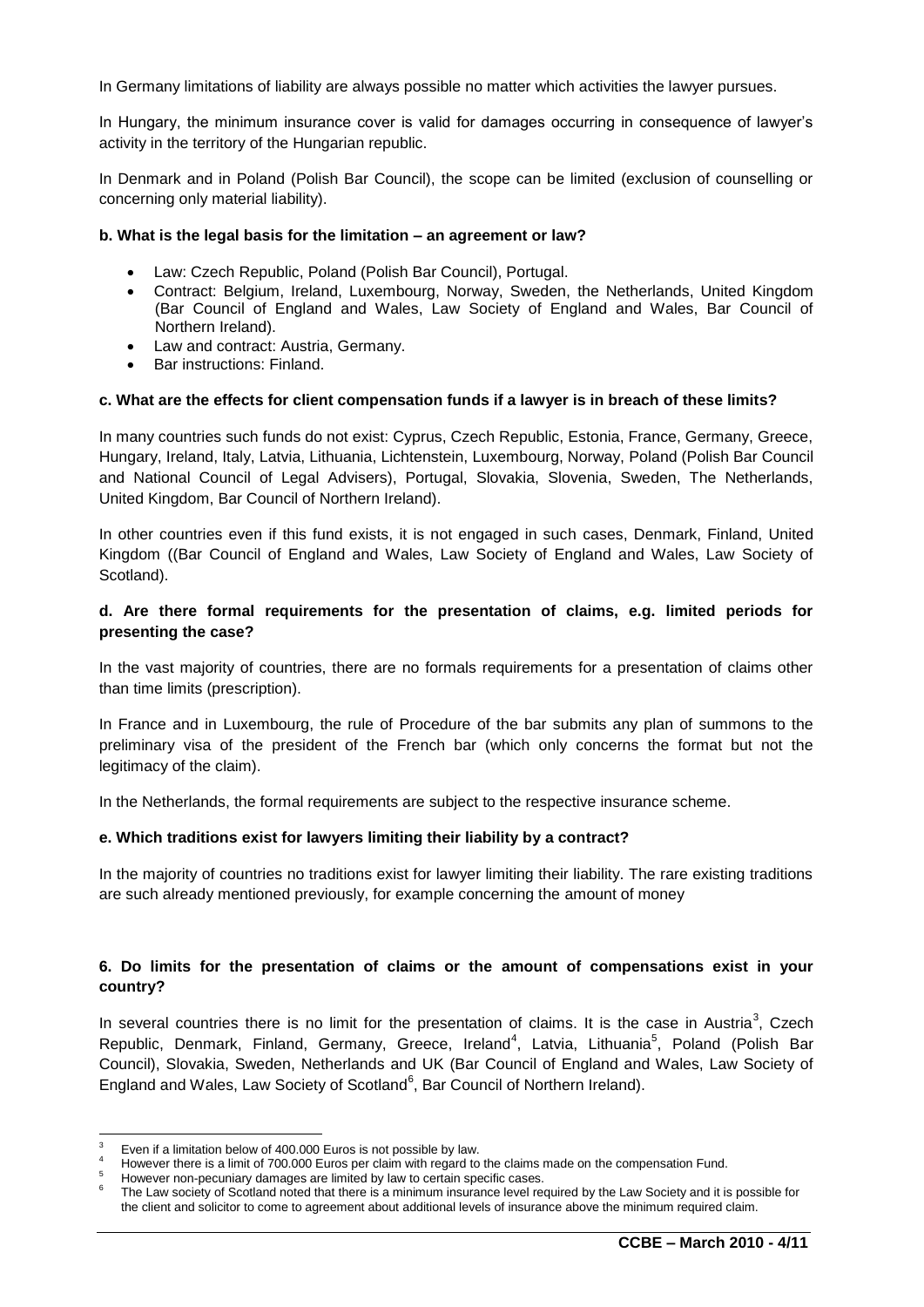In other countries, there are often some time limits which follow the time of the contractual prescription such as Belgium (5 years), Cyprus (6 years), France, Hungary (10 years), Italy (10 years), Luxembourg, Norway (3 years) $^7$  and Portugal.

Finally there are also some countries where there are minimum amounts of insurance coverage such as Estonia (1 million Kroons/ 64 000 Euros), Hungary (5.000.000 forints/ 19.000 Euros for each damages and 10.000.000 forint/38.000 Euros in one year calendar), Ireland (700.000 Euros per claim), Liechtenstein (1 million Euros per claim), Poland (90.000 Euros) and Law Society of England and Wales (2 million  $E$  for unincorporated law firms and 3 million  $E$  for incorporated law firms).

## **II . Professional indemnity insurance schemes**

# **1. Is the PI insurance scheme in your country voluntary or obligatory? If the PI insurance scheme is compulsory, what is the minimum coverage?**

In 21 countries (Austria, Belgium, Czech Republic, Denmark, Estonia, Finland, France, Germany, Hungary, Ireland, Lithuania, Lichtenstein, Luxembourg, Norway, Poland, Portugal, Slovakia, Slovenia, Sweden, the Netherlands, UK) it is obligatory to be included in the PI insurance scheme and in 4 countries the PI insurance scheme is voluntary (Cyprus, Greece, Italy, Latvia). Cyprus has not yet adopted the legal amendments of the Advocates Law, but it aims to establish a compulsory scheme. Ireland applies different schemes: professional indemnity insurance cover is obligatory for solicitors in private practice, except solicitors providing legal advice to their employers. Solicitors in the full-time service of the State are exempt from having insurance.

The minimum coverage varies from 19.000 EUR (Hungary, for each loss) to tort liability-physical damage cases to 6.200.000 EUR (Belgium-OVB). The minimum coverage is paid by individual lawyers or limited liability companies (law firms) for loss/damage cases on a yearly basis.

### **2. Does your country have a collective or an individual PI insurance scheme for lawyers?**

Individual scheme:

The individual scheme is applicable in 12 Bars/Law societies (¨Belgium (OBFG), Denmark, Estonia, Finland, Germany, Greece, Hungary, Latvia, Lithuania, Lichtenstein, UK –Bar Council and Law Society of England & Wales).

### Collective scheme:

The collective scheme is applicable in 6 Bars/Law societies (Luxembourg, Slovakia, Slovenia, Sweden, UK- Law Society of Scotland and Bar Council of Northern Ireland). Cyprus has not yet adopted the legal amendments of the Advocates Law, but it aims to establish a collective PI insurance scheme.

### Mixed schemes:

There are 10 countries which have a mixed scheme of PI insurance (Austria, Belgium (OVB), Czech Republic, France, Ireland, Italy, Norway, Poland, Portugal, the Netherlands). In Austria the basic contract is purchased by single lawyers and the extension is managed by the regional bars and paid by individual lawyers.

There is the freedom of choice basis and no master policy in Ireland, the obligation is applicable to firms of solicitors.

In Norway, there is the individual insurance, but in addition to the individual insurance, the Bar Association negotiates a collective guarantee and insurance available to all members; the individual lawyer may choose up to NOK 20 million within the collective scheme.

 $\overline{a}$ Nevertheless, the complication is the question of whether claims against lawyer are regulated by the rules for limitation periods applying to contractual liability or for torts to know when the limitation period starts).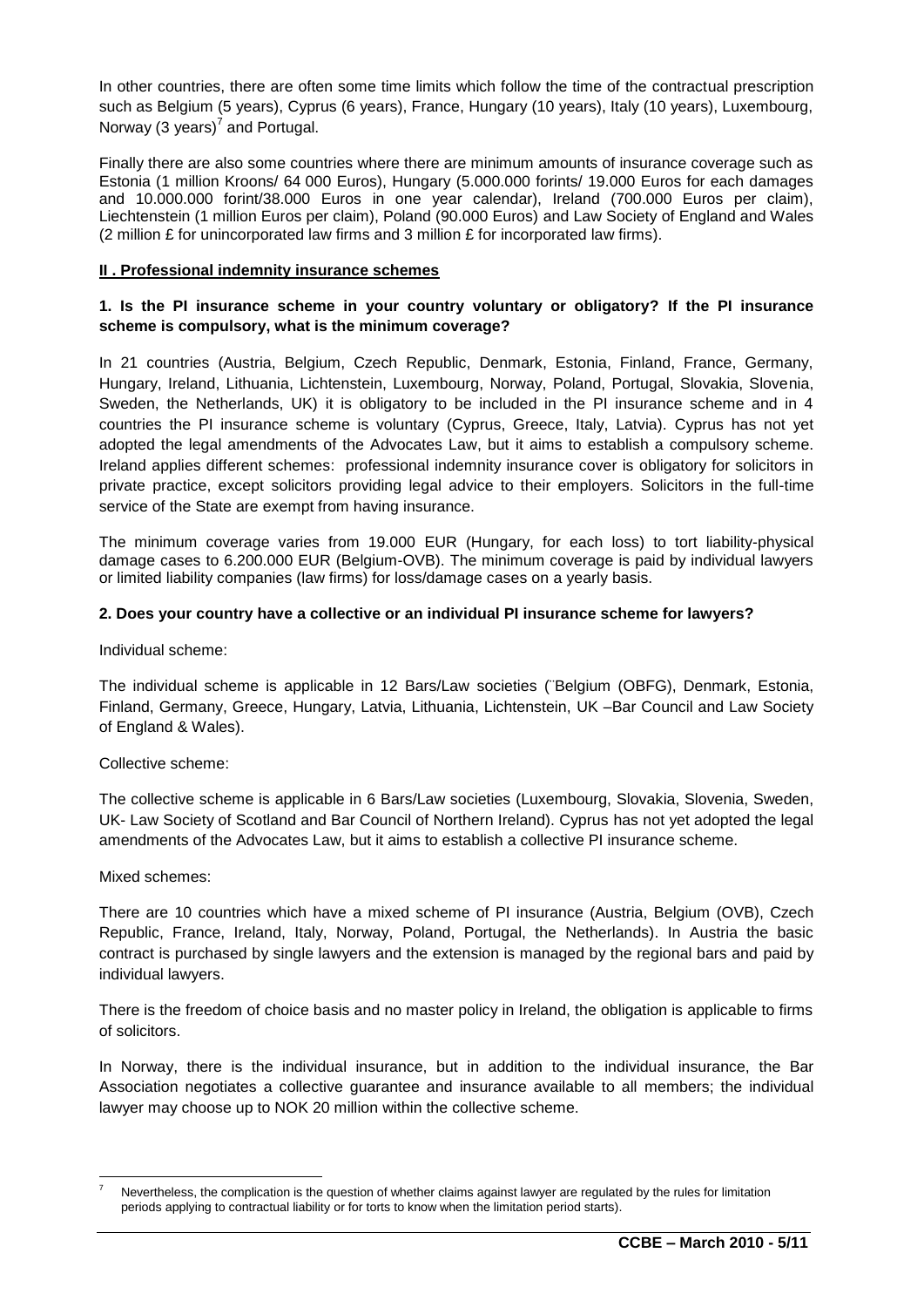In Poland (Polish Bar Council), the National Bar Association negotiates in the name of individual advocates, and signs the terms and conditions of obligatory legal insurance with the insurance companies, but individual lawyers are free to buy additional insurances.

## **3 . Please give a short description of it<sup>8</sup>**

The Law Societies and Bar Associations replied that the system is paid collectively, individually and by Limited liability law firms. The PI Insurance insures lawyers against liability imposed upon them for damages arising out of the professional acts, errors, and omissions. It is usually paid yearly.

Bar Associations/ Law Societies gave different and specific responses to the questions:

There are different insurers in Austria. The group insurance is managed by the Bar. There are no listed or pre-agreed rates used to calculate the premium. Individual lawyers are insured for the minimum coverage individually. Terms of protection have to be agreed by the local bar. The coverage is on a failure committed basis.

In Belgium, the obligatory PI insurance policy (first rank) applies to all lawyers (contractual and tort liability). The Orde van Vlaamse Balies has also concluded a collective PI insurance policy (second rank), to which lawyers who wish to do so, can adhere. Moreover, every lawyer and law firm can insure its professional liability by concluding a contract on an individual basis for higher amounts.

In Czech republic, a limited liability company and a limited partnership company must be insured, from the moment of their registration in the Commercial Register until the date of their dissolution Where a lawyer practices law in a consortium, lawyers practicing law in that consortium shall be responsible jointly and separately (?) together with a lawyer who caused clients damage.

In Denmark and Estonia, the insurance must cover liability caused by ordinary and gross negligence, pecuniary loss caused in connection with the provision of legal services by the management of the law office or an advocate, regardless of the place of provision of legal services.

- Cover extends to the practice as a whole including anybody corporate.
- Cover extends to all activities arising out of the private practice of a solicitor in England and Wales.
- The minimum sum insured is exclusive of defence costs which are covered in addition without financial limit.

 $\overline{a}$ 8 Law Society of England and Wales:

The main features of the current arrangements are:

A Firm carrying on a private practice from offices in England and Wales is required to have a policy of "Qualifying Insurance".

Qualifying Insurance is available through "Qualifying Insurers". The insurers have to offer policies which meet set Minimum Terms; to participate in an "Assigned Risks Pool" (see below); and to report suspected dishonesty to the Compliance Directorate of the Law Society.

Firms that cannot get cover on the commercial market can apply to be covered, for a limited period, through an "Assigned Risks Pool". Premiums for the ARP are high. Firms in the ARP are subject to monitoring visits and can be required to implement special measures to reduce the risks of claims.

There is no fixed level of self insured retention or excess. Excesses are a matter for negotiation between each law firm and its insurer.

The key minimum terms and conditions include:

Cover is for all civil liability arising from Private Legal Practice, with only limited permitted exclusions.

The Insured includes the Firm (and any Prior Practice) together with any current or former Principal, Employee or consultant.

Qualifying Insurers are prohibited from avoiding or repudiating the insurance on any grounds whatsoever including nondisclosure, misrepresentation and failure to pay premium (although they may have rights of reimbursement against each insured).

The dishonesty exclusion only applies to the dishonest member(s) of the Firm so that innocent partners are covered. If all the principals of the Firm have been dishonest then the claim falls to be dealt with by the Law Society"s Compensation Fund.

If a Firm ceases without successor practice then the policy is automatically extended by 6 years to provide run-off cover. Law Society of Scotland:

The new scheme is organised as follows:-

The Society sets the principles for the Master Policy and appoints the insurance brokers.

The Insured (which is the firm of solicitors, rather than the individual solicitor) arranges cover with the Brokers.

The Insurers provide the underwriting and have sole responsibility for the management of claims.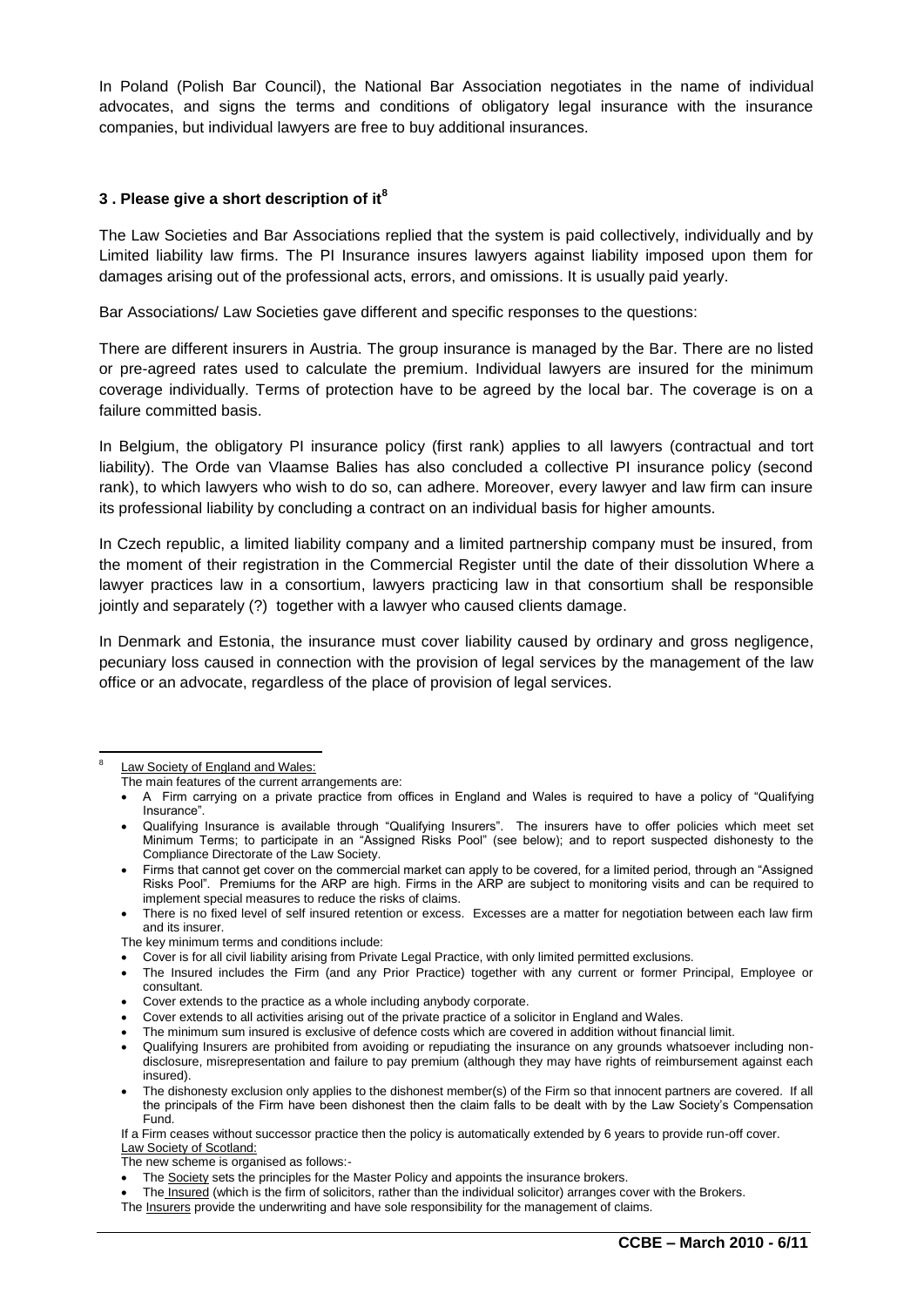Additionally, in Germany, within certain insurance conditions, insurance cover is provided for certain cases of negligent mistakes regarding the use of money.

In Norway, the guarantee covers  $3<sup>rd</sup>$  party loss caused by the lawyer's negligence or purpose in the execution of his work as a lawyer.

The protection in Poland (PBC) is obligatory civil liability insurance (the insurance company covers up to the guaranteed amount of insurance, the advocate up the real damage), disciplinary responsibility of the barrister.

In Slovenia, the insurance covers the damage caused by serious negligence, mistake or suspension of professional obligations of the insured person and the persons employed to pursue his activities.

In Sweden, all members of the Swedish Bar Association and the staff employed by them are included in: 1. Compulsory liability insurance for pure economic loss, 2 Compulsory insurance exists for crimes against property, such as crimes of stealing, dishonesty, or breach of trust, caused by the law firm"s staff. The liability insurance for pure economic loss covers liability for pure economic loss caused to a client or a third party by the insured or her/his employees through error or neglect.

In Finland, if advocacy is practised in company form, the insurance may be taken out by the company. An assistant at law offices is not personally obliged to take out general liability insurance. Advocates who are public legal aid attorneys are not obliged personally to take out general liability insurance in their primary occupation. General liability insurance shall cover all acts of advocacy. However, the general liability insurance policy may be restricted not to apply to damages caused by the insured party in very specific cases. The insurance company shall notify the Finnish Bar Association of the expiry of an advocate"s financial loss cover. The Finnish Bar Association shall be given an opportunity to maintain an advocate's financial loss cover. The Board of the Finnish Bar Association may decide about the minimum requirements of an advocate's financial loss cover.

In France the law of 31 December 1971 foresees that the lawyer should be covered by the insurance of civil professional liability and representation of funds. The insurance should be paid collectively or individually $^9$ .

In Germany, each individual lawyer must obtain PI insurance cover for a minimum level, The lawyer is admitted to the bar only if s/he proves a valid PI insurance policy. The bar has to revoke the admission if the PI insurance contract is terminated.

In Hungary, the PI insurance scheme is run by a non- profit organisation founded by the Hungarian Bar Association exclusively for this aim, it is called "Insurance and Support Association of Hungarian Lawyers" ('MUBSE'). This organisation provides for the PII of about 98% of Hungarian lawyers, whereas it is still possible to take out insurance by any other insurance company if the minimum requirements are respected and the policy is equal or more beneficent for the client than the conditions of MUBSE.

In Italy and Ireland it is a claims made scheme.

There is a duty imposed on the sworn advocates to inform the client if he or she is not insured in Latvia.

The Norwegian Bar Association has been able to negotiate an outside director"s indemnity insurance which is available to all members who are board members of external companies. The Bar Association as from 2009 has negotiated indemnity insurance for administrators of bankruptcy estates who almost always are lawyers.

In Poland, the scheme is arranged and managed by the Polish Bar Council. It approves the conditions after possible comments coming from the barristers; each year terms and conditions are negotiated with

 $\overline{\phantom{a}}$ 9 The French Bar, where from 2000 onwards, an insurance company (société de courtage) with capital from the Bars was set up. The insurance covers two main aspects: first, funds management, and second, civil liability. From 2000 onwards, the premiums have considerably decreased. This system helps to defend the interests of the Bars against the interests of the insurance companies. Profits are redistributed to the Bars.-draft minutes of the Standing Committee in 16 October 2009.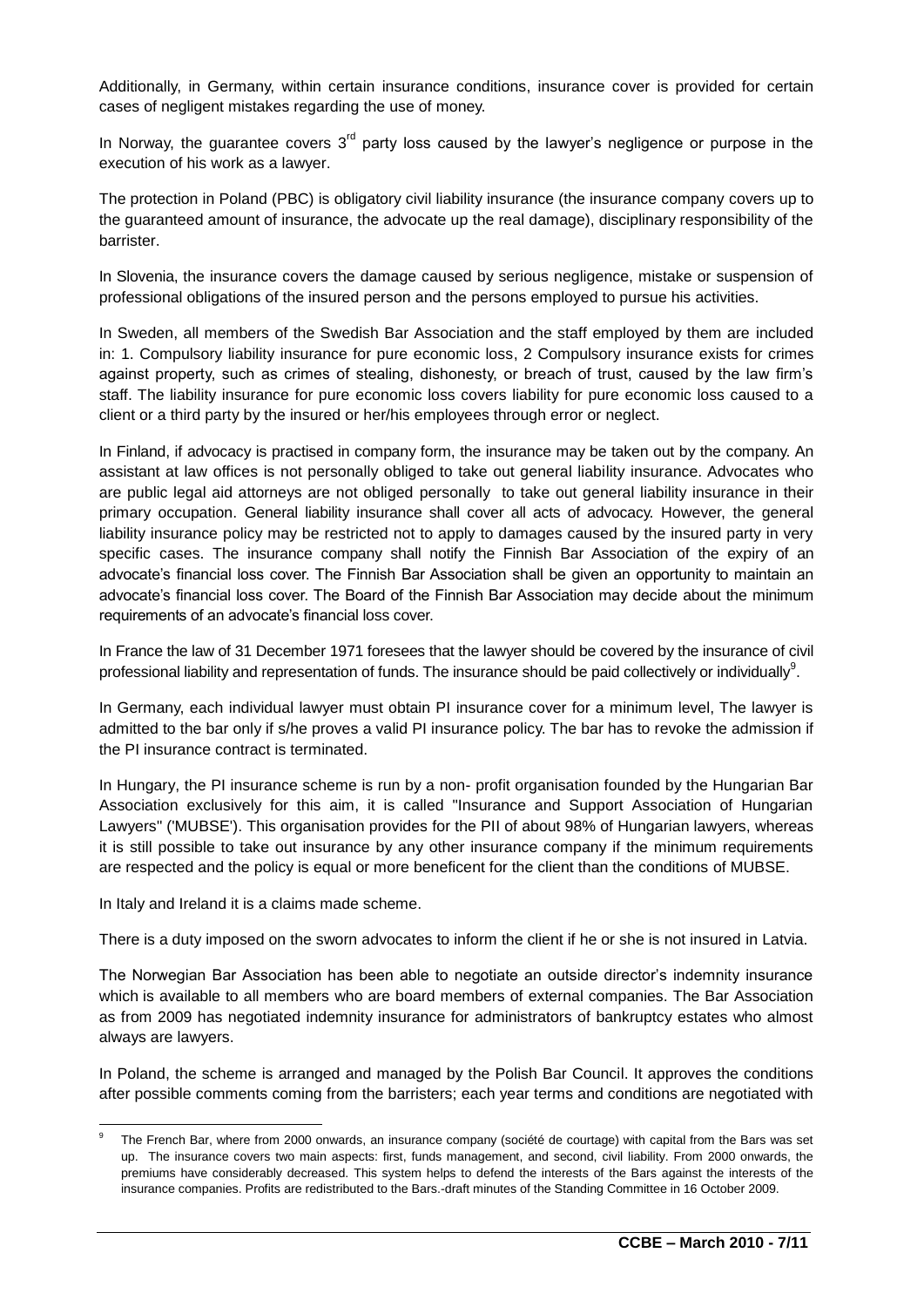insurance companies; the minimum or maximum premiums or deductibles / retentions depend on negotiations between the Bar Council and the Insurance Company. The National Council of Legal Advisers concludes an insurance agreement with an insurance company (a general agreement). The general agreement is carried out by the Councils of Regional Chambers of Legal Advisers, which, on a quarterly basis, pay insurance fees to the insurance company regardless of whether an individual legal adviser has paid his or her insurance fee to the Council of the Regional Chamber of Legal Advisers. The insurance covers one calendar year.

Terms of insurance policies are supervised by the Portuguese Insurance Institute ("ISP - Instituto dos Seguros de Portugal"), the Portuguese official authority that controls and supervises the business of insurance and reinsurance, pension, funds and brokerage.

# **4. Does the bar run the PI scheme in your country?**

In 6 bars/law societies, the Bar Association/law society runs the PI scheme (Belgium (OBFG), Luxembourg, Poland (PBC), Sweden, UK Law Society of England and Wales, Bar Council of Northern Ireland). The Portuguese Bar is the policyholder, but it does not run the scheme. In the Czech Republic, Sweden, the bar manages the collective scheme, the PI individual scheme is operated by individual lawyers.

Most of the associations, (18) (Belgium (OVB), Denmark, Estonia, Finland, France, Germany, Greece, Hungary, Ireland, Italy Latvia, Lithuania, Lichtenstein, Norway, Poland NCLA, Portugal, UK Bar Council of England and Wales, UK Law Society of Scotland) run the scheme independently from the national Bar. In most of the countries there are private companies that run the system.

The Austrian Regional Bar associations manage the group insurance, basic insurance is individually managed by the single lawyer. The same situation is in Czech Republic, where the Czech Bar Association manages collective scheme insurance by a concrete insurance company up to a basic amount (minimum coverage). PI individual insurance scheme is operated by insurance companies. The Slovak Bar Association operates the same as in Austria or Czech Republic. A mix system is found in the Netherlands.

The Law Society of Scotland sets the principles under which the PII scheme operates.

The Norwegian Bar Association negotiates a collective guarantee and PI insurance scheme which is available to all members but not compulsory for the members. In the Netherlands, the bar developed an insurance scheme, but lawyers can opt for a different insurance scheme and the insurance shall be taken out with an insurance company which meets reasonable solvency requirements.

### **5. Do the insurance schemes or their terms need approval from any authorities at all?**

The insurance scheme or their terms do not need any approval from any authority at all, as 14 Bars/Law societies answered.

The scheme or the terms need approval from the authorities Bar Association or State authority as reported from 11 Bars/law societies.

The Bar Associations of Austria, Czech republic and the OVB have a mixed system of PI insurance and if there is a collective system applicable then the system needs approval,. However, if lawyers are insured individually then there is no need for any approval by any authority.<sup>10</sup>

 $10$ Slovenia and the Netherlands did not provide full information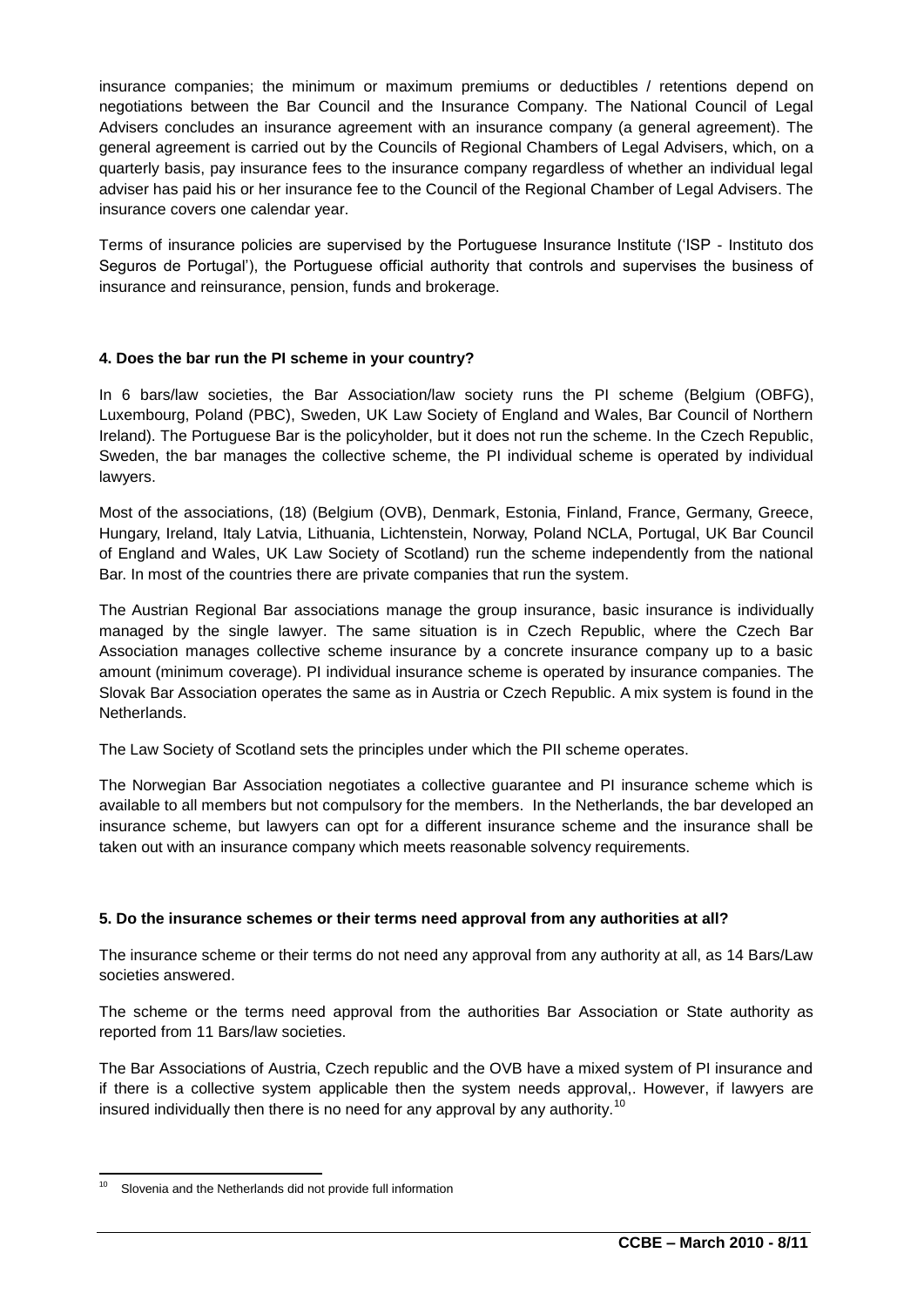### **6. What are the average costs involved for the individual lawyer to participate in the PI insurance scheme? What are the typical costs for minimum cover?**

9 Bar Associations/law societies could not indicate precise amounts for costs. The reasons are because the Bar is not able to indicate any answer, since it does not collect this data and the insurance companies are independent in this activity. Other features make it impossible to answer this question since it depends on rates of the companies, size of law firm, areas of practice and risk assessment etc. The costs are evaluated on a yearly basis.

However, the delegations have provided various figures regarding the cost of participation in the scheme or for the minimum cover. The cost for a practicing individual lawyer can reach the amount of 8000 Euros. These amounts depend on the coverage of the PII scheme; the average however is 300 Euros (considering the data from all the delegations).

# **7. What is the result if a lawyer does not pay his/her contributions to the professional indemnity insurance?**

There are 5 results in case a lawyer does not pay his/her contributions to the professional indemnity insurance:

1. Prohibition to practice/membership condition/ no renewal of the license/disbarment/ are the consequences in 11 Bars/Law societies (Austria, Belgium (OVB) Cyprus, Finland, Hungary, Ireland, Norway, Portugal, Slovakia, UK Bar Council of England and Wales, UK Law Society of Scotland.

2. Disciplinary proceedings may take place in 5 Bars/Law Societies (Estonia, Lithuania, the Netherlands, UK Law Society of England and Wales).

3. Disciplinary proceedings and disbarment of the lawyer is possible in 7 Bars/law Societies (Czech Republic, Denmark, France, Polish Bar Council, Sweden, UK Bar Council of Northern Ireland).

4. In relation to consequences for the client, 4, countries (Germany, Ireland, Polish Bar Council, Sweden) provide protection for the client, after the insurance contract is terminated, in Germany the lawyer is covered as long as the insurance company has not notified the bar about the termination of the contract and even one month more after the termination of the contract has taken place. In Portugal this takes place only in cases of collective insurance.

5. There is no effect in case the lawyer does not pay the contributions to the PII scheme in 7 bars/Law Societies (Belgium (OBFG), Greece, Italy, Latvia, Luxembourg, Polish National Council of Legal Advisers, Slovenia),

### **8. Please describe the advantages/disadvantages of the professional indemnity scheme in your country.**

The responses of the delegations were included into two groups; advantages and disadvantages:

### Advantages:

- 1. In case of a "failure committed basis", the insurers are obliged to cover the damage even if the lawyer has retired and the contract has formally ended. In case of a public scheme, the client knows that lawyers are insured (publicity of the system).
- 2. In the Czech republic, it is an obligatory scheme provided by law. The minimum amount of PI insurance is set up by the Bar Association (Czech Republic). The collective refers to matters occurred in the Czech Republic as well as in the EU; a claim can be submitted even after the termination of this insurance. The individual insurance is above the minimum limit paid at the same insurance company, where the collective insurance is made.
- 3. Strong cooperation between the bars and the insurance companies.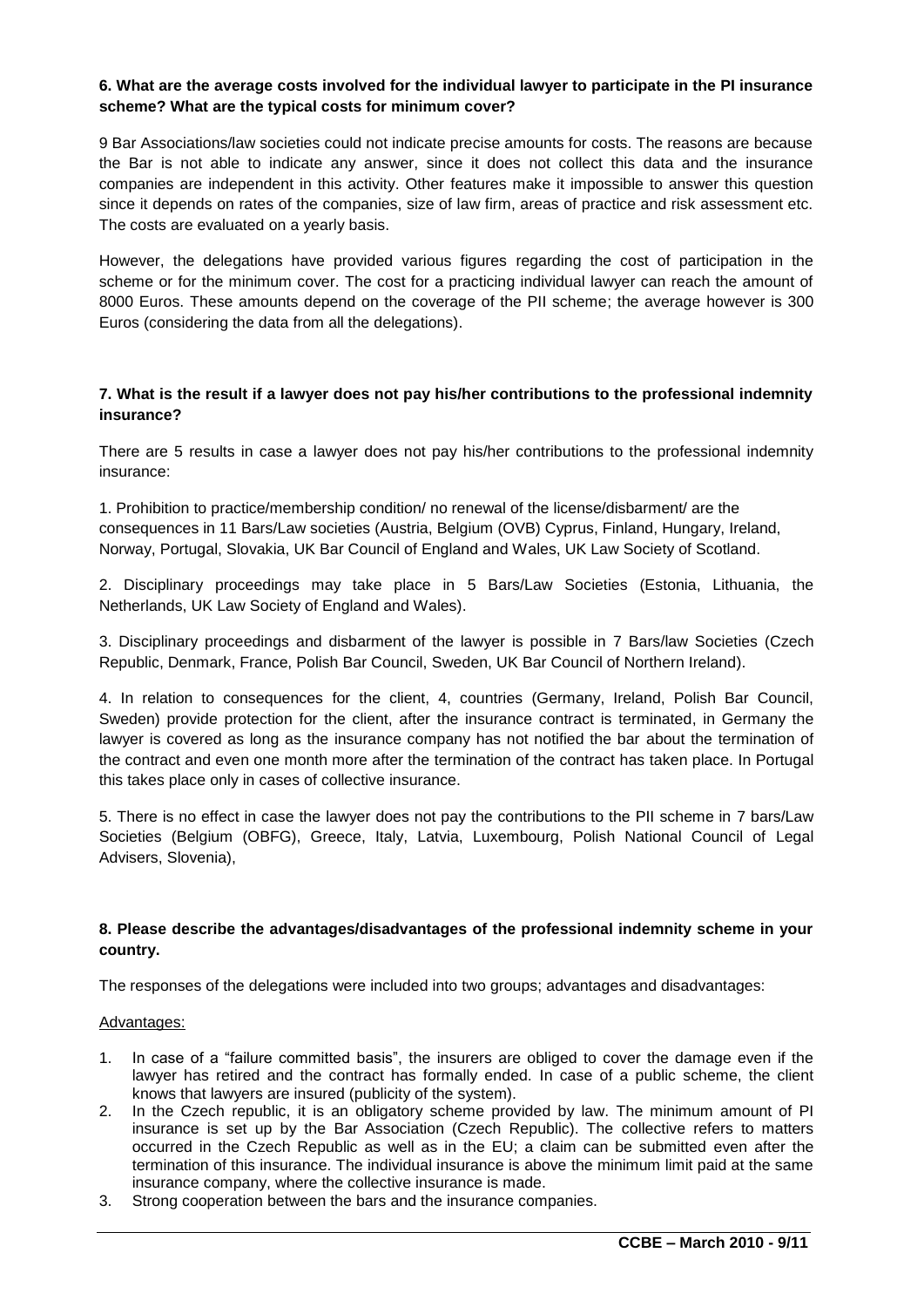- 4. Possibility to choose appropriate insurers for a professional liability insurance contract.
- 5. The system leads to competition and extensive protection of the insured persons and consumers.
- 6. Companies operate in an open market, free competition is guaranteed.
- 7. The scheme ensures minimum insurance coverage for all legal advisers in the country, as long as they pay their fees for the insurance are correct in their payments in the scheme.
- 8. It offers good security to clients.
- 9. All lawyers have the opportunity to have discretion to increase or not increase the minimum insurance cover.
- 10. It is set up for the benefit of the insured as well as the insurer. It can be flexible to meet changing needs.
- 11. Run-off covers for ceased and failed firms and unlimited cover in time.
- 12. The profession has an interest in developing a comprehensive risk management policy to reduce global premiums.
- 13. Administration costs of running the master policy and administrative burden on firms are able to be kept to a minimum.
- 14. The scheme allows new firms access to insurance on good/neutral terms when commencing business.
- 15. The policy has been extended free of charge to cover Pro Bono and Direct Access work.

#### Disadvantages:

- 1. The Bars cannot force a lawyer to enter into a better suitable insurance scheme.
- 2. Sometimes the minimum amount of insurance needs still to be raised to the level required by CCBE in order to further protect the consumers of legal services.
- 3. The run-off cover should be enforced on a solicitor retiring or ceasing practice. Impossibility to ensure that a solicitor has no gap in his/her cover during the annual renewal of cover each year. This could result in difficulties for a client if a solicitor is not covered when a claim is notified, as cover is provided on a claim made basis.
- 4. A very limited choice of insurance products from insurance companies.
- 5. If the barrister exercises his profession in the form of law firm (partnership with its own legal entity), the insurance of individual barrister does not cover the damages made by the partnership. In such a case the company shall buy the additional insurance.
- 6. The Collective Scheme implies a considerable financial effort for the Bar Association.
- 7. The minimum cover could be insufficient if many concurrent claims are directed towards one lawyer.
- 8. It is important to emphasise that two insurance companies with precisely the same wording may not pay the same claim.
- 9. There is no centralised source of information about claims against the profession.
- 10.Risk of an insurer becoming insolvent.
- 11.Increased volatility of premiums for some firms.
- 12.There is no freedom of choice for an individual firm how to arrange for Insurance.

#### **III. Client compensation funds**

#### **1 Do client compensation funds exist in your country?**

The client compensation fund exists in 10 Bars/law societies (Austria, Belgium (OVB), Denmark, Finland, France, Ireland, the Netherlands, UK Law Society of England and Wales, UK Law Society of Scotland and UK Law Society of Northern Ireland). The client compensation fund is not existent in these countries: Belgium (OBFG), Cyprus, Czech Republic, Germany, Greece, Iceland, Italy, Latvia, Lithuania, Lichtenstein, Luxembourg, Norway, Poland, Romania, Slovakia, Slovenia, Sweden, UK Bar Council of England and Wales and UK Bar Council of Northern Ireland.

It is existent in Austria only for damages caused by fraud.

The Danish Bar and Law Society masters a fund to ensure the possibility of receiving compensation for losses caused by a practising lawyer in circumstances where the insurance does not cover the claim e.g. because the minimum cover is exceeded etc.

In Finland the fund covers the cases of theft only.

In Ireland there are two funds, which protect from theft and from mistakes/negligence and all solicitors contribute to the Compensation Fund on an annual basis as part of their practising certificate fee.

In Sweden, the client compensation fund was replaced in 1987 by compulsory liability insurance for pure economic loss and compulsory insurance for crimes against property.